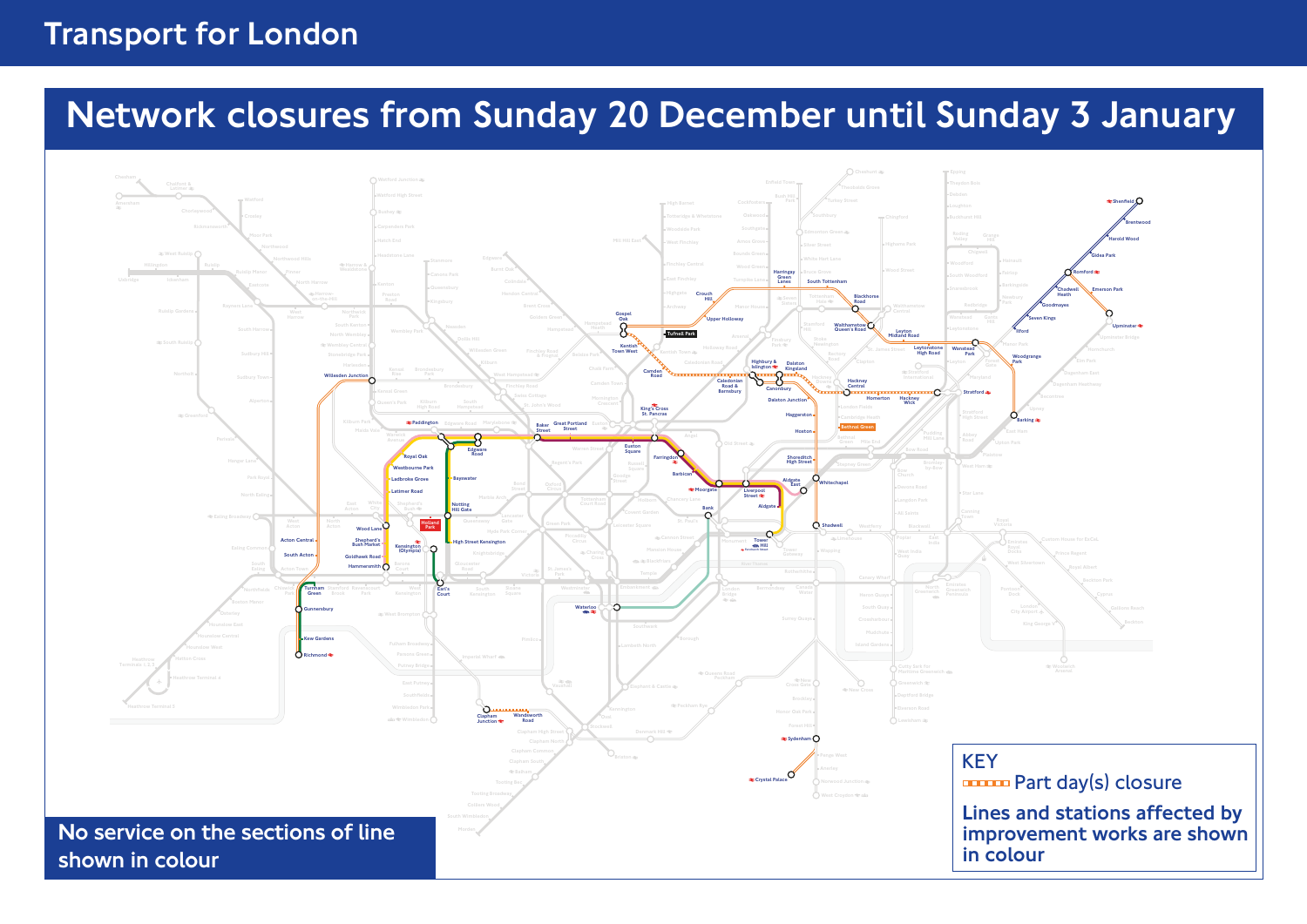Please note the following for this festive period:

- Friday 25 December, Christmas Day: No service on the entire TfL network
- Saturday 26 December, Boxing Day: No service on London Overground, TfL Rail and Waterloo & City line. Sunday timetable service on the rest of TfL network
- Monday 28 December, Bank Holiday: A Saturday service will operate
- Thursday 31 December: The Tube will run all night, with free travel from 2345 until 0430

#### Tufnell Park station

Station closed until mid-March 2016. This is while we replace both lifts.

#### Holland Park station

Closed from Saturday 2 January until early August 2016. This is while we replace both lifts and carry out station improvement work.

| <b>Circle line</b> |                                                                                                                                                                                                                                                                                                                                                                |
|--------------------|----------------------------------------------------------------------------------------------------------------------------------------------------------------------------------------------------------------------------------------------------------------------------------------------------------------------------------------------------------------|
| <b>Saturday</b>    | Line closure Hammersmith to Tower Hill via King's Cross St. Pancras                                                                                                                                                                                                                                                                                            |
| 30                 | This is to allow us to carry out track and drainage replacement work in the King's Cross area                                                                                                                                                                                                                                                                  |
| <b>December</b>    | and Crossrail work between Farringdon and Liverpool Street.                                                                                                                                                                                                                                                                                                    |
| Weekend            | Line closure Baker Street to Hammersmith/High Street Kensington                                                                                                                                                                                                                                                                                                |
| 2/3                | This is due to track replacement work at Paddington and line improvement work                                                                                                                                                                                                                                                                                  |
| January            | at Hammersmith.                                                                                                                                                                                                                                                                                                                                                |
|                    | <b>E</b> Bus replacement for local journeys:<br>Baker Street – Edgware Road – Paddington – Royal Oak – Westbourne Park – Ladbroke Grove –<br>Latimer Road - Shepherd's Bush (for the Central line) - Shepherd's Bush Green (for<br>Shepherd's Bush Market and Goldhawk Road) - Hammersmith<br>To find out more about our improvements for this line click here |

| <b>District line</b>       |                                                                  |
|----------------------------|------------------------------------------------------------------|
| <b>Weekend</b><br>2/3      | Line closure Edgware Road to High Street Kensington              |
|                            | This is due to track replacement work at Paddington.             |
|                            | Line closure Earl's Court to Kensington (Olympia)                |
|                            | This is due to track replacement work at Paddington.             |
| Sunday                     | Line closure Turnham Green to Richmond                           |
| $\vert 3 \vert$<br>January | This is due to line improvement work.                            |
|                            | To find out more about our improvements for this line click here |

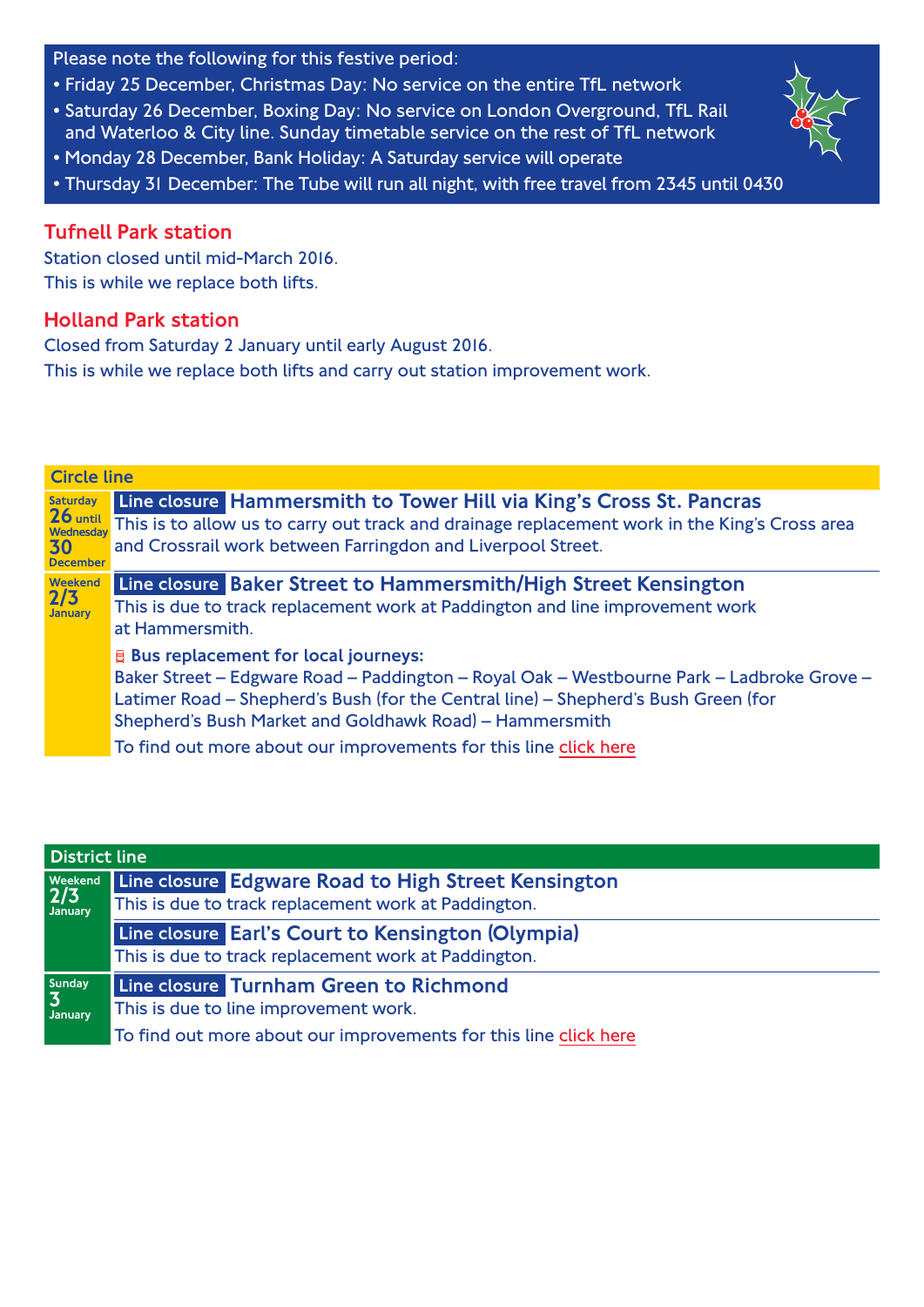| <b>Hammersmith &amp; City line</b>                                  |                                                                                                                                                                                                                                                                                                                                                                |  |
|---------------------------------------------------------------------|----------------------------------------------------------------------------------------------------------------------------------------------------------------------------------------------------------------------------------------------------------------------------------------------------------------------------------------------------------------|--|
| <b>Saturday</b><br>$26$ until<br>Wednesdav<br>30<br><b>December</b> | Line closure Hammersmith to Aldgate East<br>This is to allow us to carry out track and drainage replacement work in the King's Cross area<br>and Crossrail work between Farringdon and Liverpool Street.                                                                                                                                                       |  |
| Weekend<br>2/3<br><b>January</b>                                    | Line closure Baker Street to Hammersmith<br>This is due to track replacement work at Paddington and line improvement work<br>at Hammersmith.                                                                                                                                                                                                                   |  |
|                                                                     | <b>E</b> Bus replacement for local journeys:<br>Baker Street - Edgware Road - Paddington - Royal Oak - Westbourne Park - Ladbroke Grove -<br>Latimer Road - Shepherd's Bush (for the Central line) - Shepherd's Bush Green (for<br>Shepherd's Bush Market and Goldhawk Road) - Hammersmith<br>To find out more about our improvements for this line click here |  |
|                                                                     |                                                                                                                                                                                                                                                                                                                                                                |  |

| <b>Metropolitan line</b> |                                                                                                        |
|--------------------------|--------------------------------------------------------------------------------------------------------|
|                          | Saturday Line closure Baker Street to Aldgate                                                          |
| 30                       | 26 until This is to allow us to carry out track and drainage replacement work in the King's Cross area |
|                          | and Crossrail work between Farringdon and Liverpool Street.                                            |
| <b>December</b>          | To find out more about our improvements for this line click here                                       |

| <b>London Overground</b> |                                                                             |
|--------------------------|-----------------------------------------------------------------------------|
| Sunday<br>20<br>December | Line closure Bethnal Green station                                          |
|                          | Trains from/to Chingford are non-stopping until 2359.                       |
|                          | <b>Alternative travel arrangements:</b>                                     |
|                          | Bethnal Green customers should use Enfield Town/Cheshunt trains until 2359. |
|                          | Line closure Richmond to Willesden Junction                                 |
|                          | This is due to Network Rail track work.                                     |
|                          | Use District line between Richmond and Gunnersbury.                         |
|                          | <b>E</b> Bus replacement for local journeys:                                |
|                          | Service R: Gunnersbury - South Acton - Acton Central - Willesden Junction   |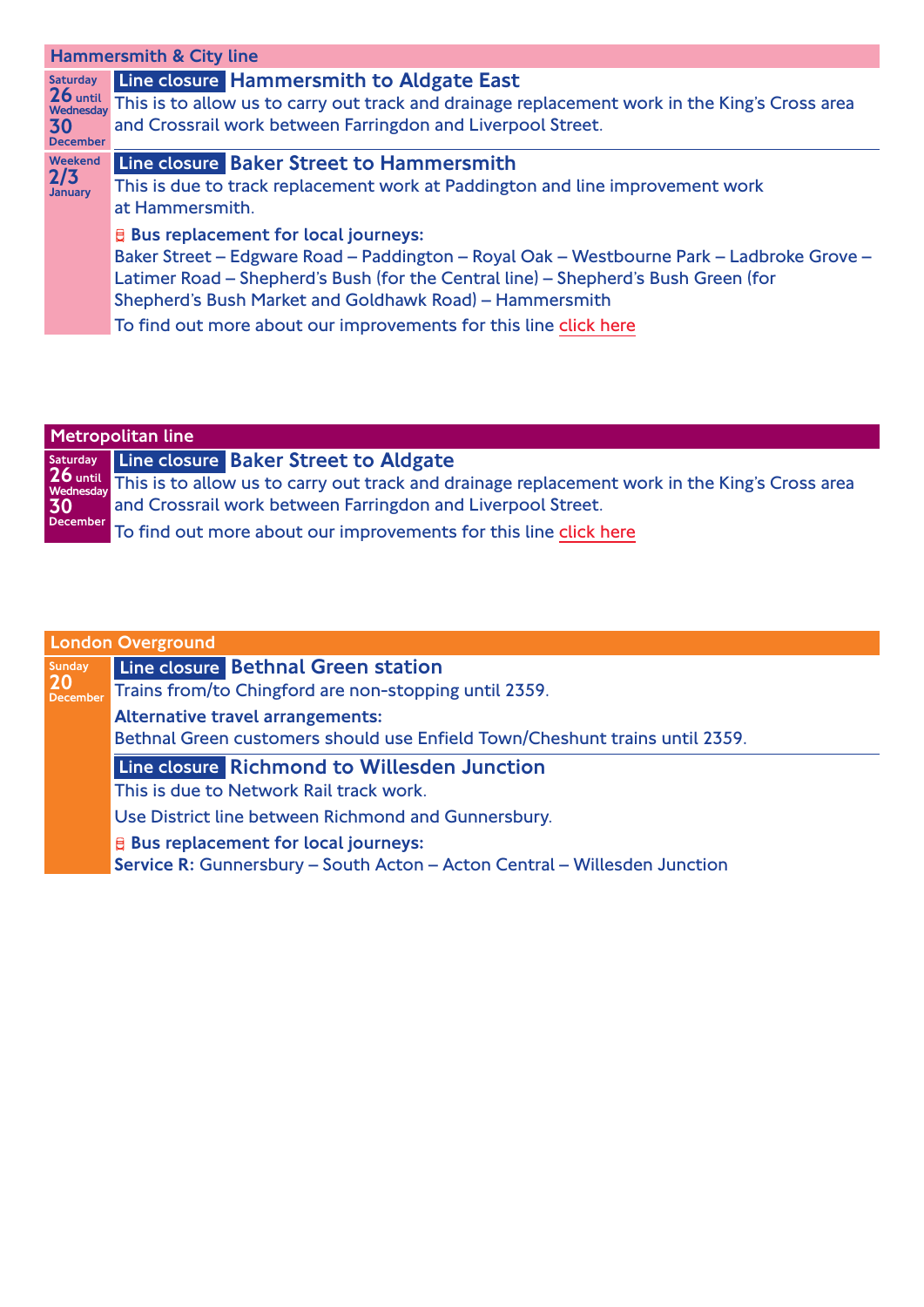|                               | <b>London Overground - continued</b>                                                                                              |
|-------------------------------|-----------------------------------------------------------------------------------------------------------------------------------|
| Sunday/<br>Monday<br>27/28    | Line closure Gospel Oak to Barking<br>This is to prepare the line for electrification work.                                       |
| December                      | <b>E</b> Bus replacement for local journeys:                                                                                      |
|                               | Service J: Gospel Oak (bus stops at station) - Upper Holloway - Crouch Hill -                                                     |
|                               | Harringay Green Lanes - South Tottenham - Seven Sisters                                                                           |
|                               | Service T: South Tottenham - Blackhorse Road - Walthamstow Queen's Road -                                                         |
|                               | Walthamstow Central - Leyton Midland Road - Leytonstone High Road - Wanstead Park -                                               |
|                               | <b>Woodgrange Park - Barking</b>                                                                                                  |
|                               | Line closure Richmond to Willesden Junction                                                                                       |
|                               | This is due to Network Rail track work.                                                                                           |
|                               | Use District line between Richmond and Gunnersbury.                                                                               |
|                               | <b>E</b> Bus replacement for local journeys:                                                                                      |
|                               | Service R: Gunnersbury - South Acton - Acton Central - Willesden Junction                                                         |
|                               | Line closure Highbury & Islington to Shadwell                                                                                     |
|                               | This is due to Crossrail work at Whitechapel.                                                                                     |
|                               | Use London Overground trains between Highbury & Islington and Dalston Kingsland or                                                |
|                               | local buses via all reasonable routes.                                                                                            |
|                               | <b>E</b> Bus replacement for local journeys:                                                                                      |
|                               | Service W: Dalston Kingsland - Dalston Junction - Haggerston - Hoxton -                                                           |
|                               | Shoreditch High Street - Whitechapel - Shadwell                                                                                   |
|                               | Use London Underground services via all reasonable routes (for entrance/exit at Canada Water                                      |
|                               | and Stratford stations only).                                                                                                     |
|                               | Line closure Sydenham to Crystal Palace                                                                                           |
|                               | This is due to Crossrail work at Whitechapel.                                                                                     |
|                               | . On Sunday: Use local buses via all reasonable routes or Southern services between<br><b>Crystal Palace and Norwood Junction</b> |
|                               | . On Monday: Use Southern services                                                                                                |
|                               | Line closure Romford to Upminster                                                                                                 |
|                               | This is to allow Network Rail infrastructure work and Crossrail.                                                                  |
|                               | Use local buses via all reasonable routes.                                                                                        |
| <b>Friday</b>                 | Line closure Richmond to Willesden Junction                                                                                       |
| until                         | This is due to Network Rail track work.                                                                                           |
| Saturday<br>$\mathbf 2$       | Use District line between Richmond and Gunnersbury.                                                                               |
| <b>January</b>                | <b>E</b> Bus replacement for local journeys:                                                                                      |
|                               | Service R: Gunnersbury - South Acton - Acton Central - Willesden Junction                                                         |
|                               | Line closure Romford to Upminster                                                                                                 |
|                               | This is to allow Network Rail infrastructure work and Crossrail.                                                                  |
|                               | Use local buses via all reasonable routes.                                                                                        |
|                               | Line closure Richmond to Willesden Junction                                                                                       |
| Sunday<br>3<br><b>January</b> | This is due to Network Rail track work.                                                                                           |
|                               | <b>E</b> Bus replacement for local journeys:                                                                                      |
|                               | Service R: Richmond - Kew Gardens (Victoria Gate) - Gunnersbury - South Acton - Acton                                             |
|                               | <b>Central - Willesden Junction</b>                                                                                               |
|                               | Line closure Romford to Upminster                                                                                                 |
|                               | This is to allow Network Rail infrastructure work and Crossrail.                                                                  |
|                               | Use local buses via all reasonable routes.                                                                                        |